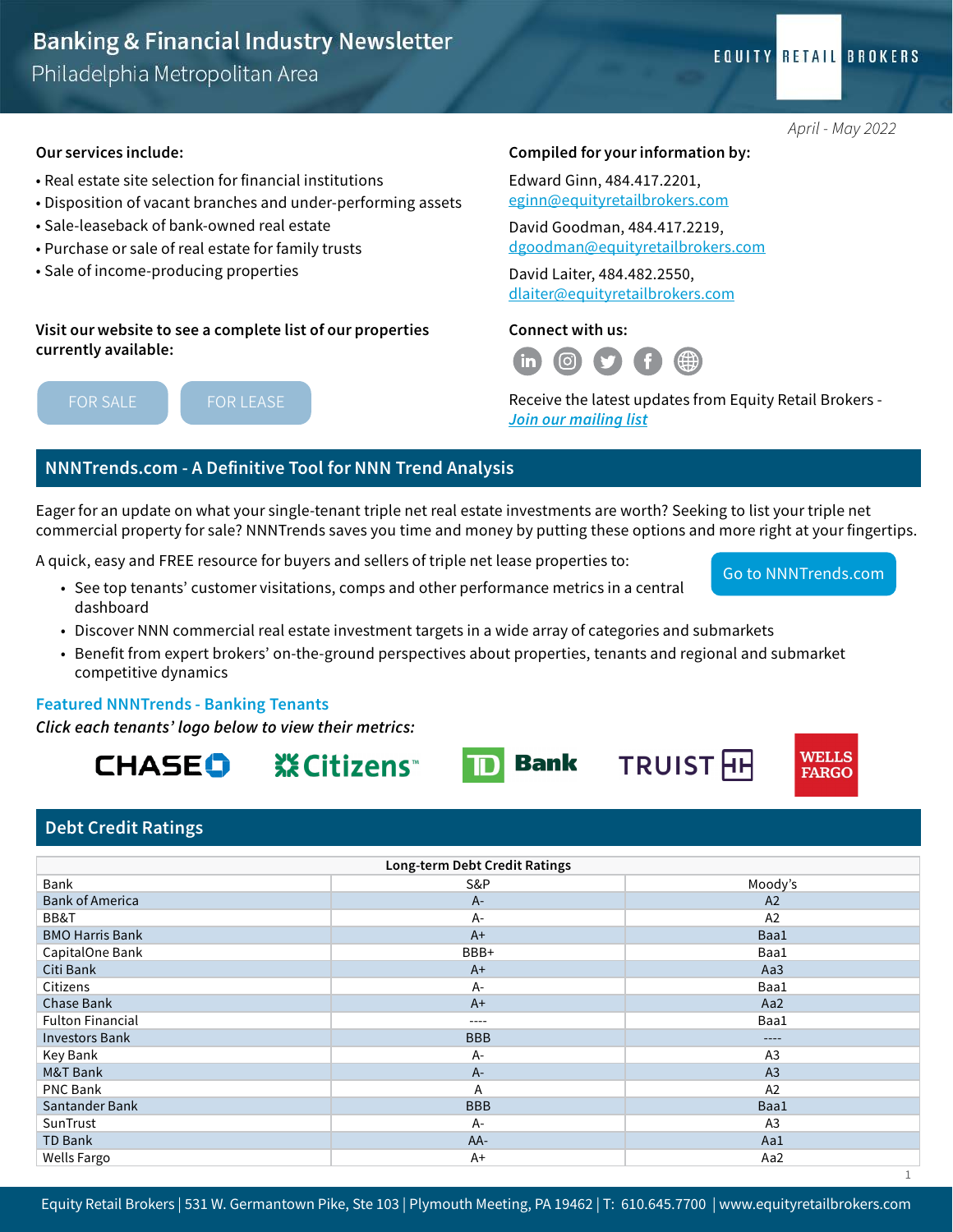*April - May 2022*

| <b>Key Real Estate Data from BankDeposits.com</b> |                                                   |
|---------------------------------------------------|---------------------------------------------------|
| New Jersey                                        |                                                   |
| Banks headquartered in NJ - Key RE Data           | <b>Banks with Branches in NJ - Key RE Data</b>    |
| Pennsylvania                                      |                                                   |
| Banks headquartered in PA - Key RE Data           | Banks with Branches in PA - Key RE Data           |
| Delaware                                          |                                                   |
| Banks headquartered in DE - Key RE Data           | <b>Banks with Branches in DE - Key RE Data</b>    |
| New Jersey, Pennsylvania, Delaware                |                                                   |
| Banks headquartered in NJ, PA, DE - Key RE Data   | Banks with branches in NJ, PA, DE-Key RE Data     |
| All Mid-Atlantic                                  |                                                   |
| Banks HQ in Mid-Atlantic - Key RE Data            | Banks with branches in Mid-Atlantic - Key RE Data |

*All labels are sortable. Click [+/-] next to Company for individual call report | Report data source: FDIC Call Reports 03/31/2022*

| <b>Performance Reports from BankDeposits.com</b>                                                                                   |                                                          |
|------------------------------------------------------------------------------------------------------------------------------------|----------------------------------------------------------|
| New Jersey                                                                                                                         |                                                          |
| Banks headquartered in NJ - Performance Report                                                                                     | <b>Banks with branches in NJ - Performance Report</b>    |
| Pennsylvania                                                                                                                       |                                                          |
| Banks headquartered in PA - Performance Report                                                                                     | Banks with branches in PA - Performance Report           |
| Delaware                                                                                                                           |                                                          |
| Banks headquartered in DE - Performance Report                                                                                     | Banks with branches in DE - Performance Report           |
| New Jersey, Pennsylvania, Delaware                                                                                                 |                                                          |
| Banks headquartered in NJ, PA, DE - Performance Report                                                                             | Banks with branches in NJ, PA, DE - Performance Report   |
| All Mid-Atlantic                                                                                                                   |                                                          |
| Banks headquartered in Mid-Atlantic - Performance Report                                                                           | Banks with branches in Mid-Atlantic - Performance Report |
| All labels are sortable. Click [+/-] next to Company for individual call report   Report data source: FDIC Call Reports 03/31/2022 |                                                          |

Equity Retail Brokers | 531 W. Germantown Pike, Ste 103 | Plymouth Meeting, PA 19462 | T: 610.645.7700 | www.equityretailbrokers.com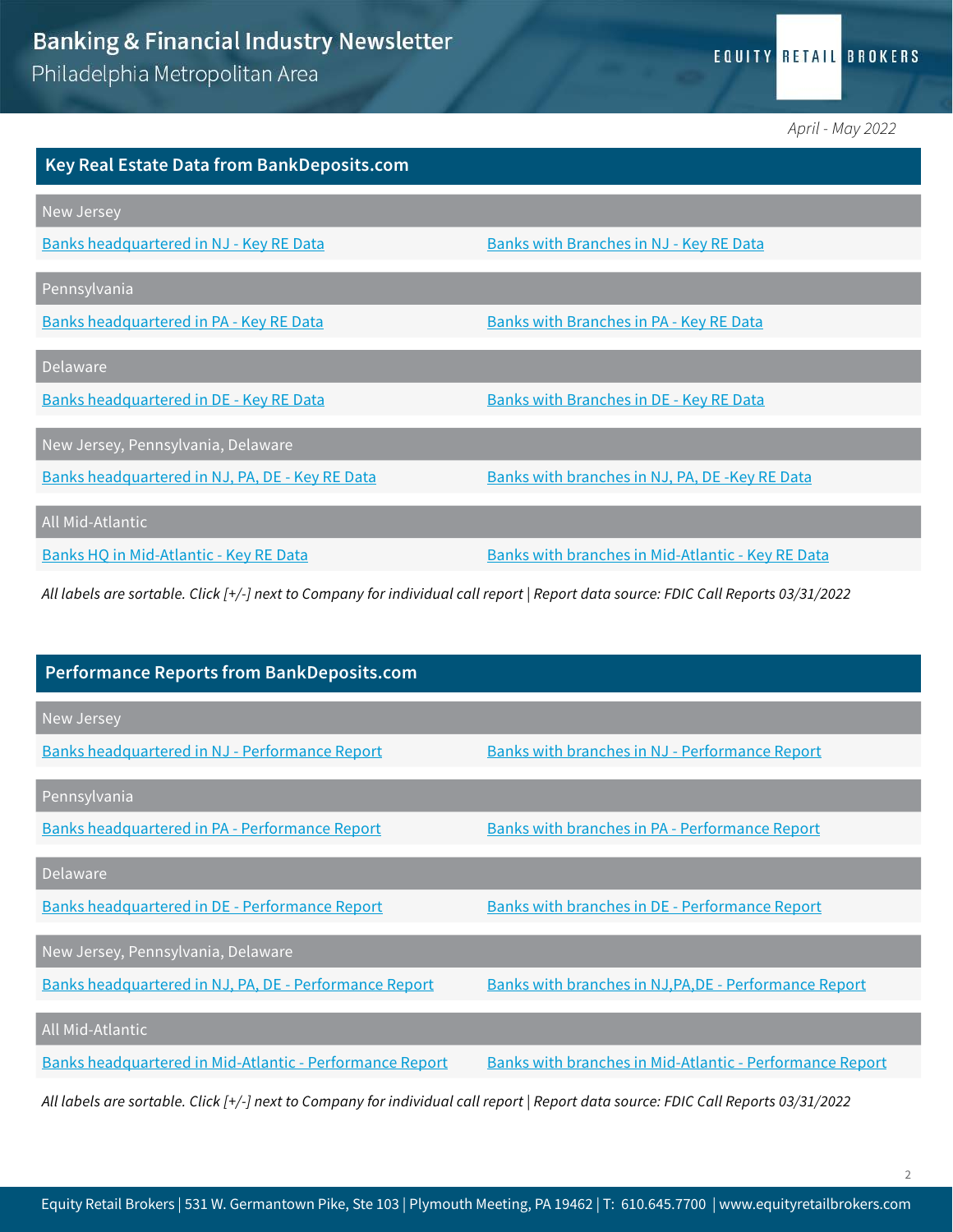*April - May 2022*

3

## Stock Summary (Alphabetical)

| Stock Summary - Some Publicly Traded Banks Operating in Philadelphia Metro Market |             |                                           |                                           |                                                 |                                                         |                                                        |                                                               |  |
|-----------------------------------------------------------------------------------|-------------|-------------------------------------------|-------------------------------------------|-------------------------------------------------|---------------------------------------------------------|--------------------------------------------------------|---------------------------------------------------------------|--|
| Company                                                                           | Symbol      | Close of<br><b>Business</b><br>12/31/2021 | Close of<br><b>Business</b><br>05/31/2022 | % Change<br>From<br>$12/31/21$ to<br>05/31/2022 | 52-Wk High<br>-As of Close<br>of Business<br>05/31/2022 | 52-Wk Low<br>-As of Close<br>of Business<br>05/31/2022 | Price/Book<br>As of Close of<br><b>Business</b><br>05/31/2022 |  |
| Dow Jones Industrial Average                                                      | ^DJI        | 36,338.30                                 | 32,990.12                                 | $-9.21%$                                        | 36,952.65                                               | 30,635.76                                              |                                                               |  |
| NASDAQ Composite                                                                  | ^IXIC       | 15,644.97                                 | 12,081.39                                 | $-22.78%$                                       | 16,212.23                                               | 11,035.69                                              |                                                               |  |
| S&P 500                                                                           | ^GSPC       | 4,766.18                                  | 4,132.15                                  | $-13.30%$                                       | 4,818.62                                                | 3,810.32                                               |                                                               |  |
| <b>Financial Select Sector SPDR Fund</b>                                          | <b>XLF</b>  | 39.05                                     | 35.47                                     | $-9.17%$                                        | 41.7                                                    | 32.23                                                  | 1.04                                                          |  |
| 1st Colonial Bancorp, Inc.                                                        | <b>FCOB</b> | \$9.54                                    | \$11.43                                   | 19.81%                                          | \$12.10                                                 | \$9.08                                                 | 0.96                                                          |  |
| Banco Santander, S.A.                                                             | SAN         | \$3.29                                    | \$3.21                                    | $-2.43%$                                        | \$4.38                                                  | \$2.68                                                 | 0.52                                                          |  |
| <b>Bank of America Corporation</b>                                                | <b>BAC</b>  | \$44.49                                   | \$37.20                                   | $-16.39%$                                       | \$50.11                                                 | \$32.96                                                | 1.14                                                          |  |
| Citigroup Inc.                                                                    | C           | \$60.39                                   | \$53.41                                   | $-11.56%$                                       | \$80.29                                                 | \$45.40                                                | 0.54                                                          |  |
| Citizens Financial Group, Inc.                                                    | <b>CFG</b>  | \$47.25                                   | \$41.38                                   | $-12.42%$                                       | \$57.00                                                 | \$36.76                                                | 0.93                                                          |  |
| Citizens & Northern Corporation                                                   | CZNC        | \$26.12                                   | \$24.34                                   | $-6.81%$                                        | \$27.99                                                 | \$23.21                                                | 1.36                                                          |  |
| Customers Bancorp, Inc.                                                           | <b>CUBI</b> | \$65.37                                   | \$41.30                                   | $-36.82%$                                       | \$76.13                                                 | \$34.55                                                | 1.02                                                          |  |
| First Bank                                                                        | FRBA        | \$14.51                                   | \$14.30                                   | $-1.45%$                                        | \$15.90                                                 | \$12.61                                                | 1.00                                                          |  |
| <b>Fulton Financial Corporation</b>                                               | <b>FULT</b> | \$17.00                                   | \$15.85                                   | $-6.76%$                                        | \$19.17                                                 | \$14.16                                                | 1.02                                                          |  |
| Harleysville Financial Corporation                                                | <b>HARL</b> | \$24.96                                   | \$27.25                                   | 9.17%                                           | \$27.75                                                 | \$24.15                                                | 1.20                                                          |  |
| Investors Bancorp, Inc.                                                           | <b>ISBC</b> | \$15.15                                   | \$13.87                                   | $-8.45%$                                        | \$17.67                                                 | \$12.60                                                | 1.18                                                          |  |
| JPMorgan Chase & Co.                                                              | <b>JPM</b>  | \$158.35                                  | \$132.23                                  | $-16.50%$                                       | \$172.96                                                | \$115.02                                               | 1.36                                                          |  |
| KeyCorp                                                                           | KEY         | \$23.13                                   | \$19.96                                   | $-13.71%$                                       | \$27.17                                                 | \$17.90                                                | 1.27                                                          |  |
| Lakeland Bancorp, Inc.                                                            | LBAI        | \$18.99                                   | \$15.52                                   | $-18.27%$                                       | \$20.69                                                 | \$14.47                                                | 0.87                                                          |  |
| <b>M&amp;T Bank Corporation</b>                                                   | MTB         | \$153.35                                  | \$179.97                                  | 17.36%                                          | \$186.95                                                | \$128.46                                               | 1.81                                                          |  |
| Malvern Bancorp, Inc.                                                             | <b>MLVF</b> | \$15.67                                   | \$16.06                                   | 2.49%                                           | \$19.07                                                 | \$15.12                                                | 0.82                                                          |  |
| <b>Meridian Corporation</b>                                                       | MRBK        | \$36.77                                   | \$31.45                                   | $-14.47%$                                       | \$39.78                                                 | \$24.00                                                | 1.21                                                          |  |
| OceanFirst Financial Corp.                                                        | <b>OCFC</b> | \$22.20                                   | \$20.17                                   | $-9.14%$                                        | \$24.25                                                 | \$18.30                                                | 0.74                                                          |  |
| Parke Bancorp, Inc.                                                               | <b>PKBK</b> | \$21.28                                   | \$24.70                                   | 16.07%                                          | \$25.85                                                 | \$18.50                                                | 1.17                                                          |  |
| Provident Financial Services, Inc.                                                | <b>PFS</b>  | \$24.22                                   | \$22.99                                   | $-5.08%$                                        | \$26.20                                                 | \$20.86                                                | 1.02                                                          |  |
| Prudential Bancorp, Inc.                                                          | PBIP        | \$13.58                                   | \$16.13                                   | 18.78%                                          | \$17.43                                                 | \$13.25                                                | 0.99                                                          |  |
| QNB Corp.                                                                         | QNBC        | \$36.00                                   | \$33.00                                   | $-8.33%$                                        | \$40.00                                                 | \$33.00                                                | 1.17                                                          |  |
| Quaint Oak Bancorp, Inc.                                                          | QNTO        | \$19.00                                   | \$24.25                                   | 27.63%                                          | \$24.50                                                 | \$17.55                                                | 1.32                                                          |  |
| Republic First Bancorp, Inc.                                                      | <b>FRBK</b> | \$3.72                                    | \$4.06                                    | 9.14%                                           | \$5.67                                                  | \$2.91                                                 | 0.79                                                          |  |
| S&T Bancorp, Inc.                                                                 | <b>STBA</b> | \$31.52                                   | \$29.41                                   | $-6.69%$                                        | \$34.46                                                 | \$27.02                                                | 0.91                                                          |  |
| The Bancorp, Inc.                                                                 | TBBK        | \$25.31                                   | \$20.83                                   | $-17.70%$                                       | \$33.36                                                 | \$18.02                                                | 1.60                                                          |  |
| The Bank of Princeton                                                             | <b>BPRN</b> | \$29.33                                   | \$29.66                                   | 1.13%                                           | \$32.05                                                 | \$27.65                                                | 0.86                                                          |  |
| The PNC Financial Services Group, Inc.                                            | <b>PNC</b>  | \$200.52                                  | \$175.41                                  | $-12.52%$                                       | \$228.14                                                | \$152.35                                               | 1.31                                                          |  |
| The Toronto-Dominion Bank                                                         | TD          | \$76.68                                   | \$76.27                                   | $-0.53%$                                        | \$86.02                                                 | \$62.82                                                | 1.74                                                          |  |
| <b>Tompkins Financial Corporation</b>                                             | <b>TMP</b>  | \$83.58                                   | \$76.21                                   | $-8.82%$                                        | \$86.42                                                 | \$69.69                                                | 1.57                                                          |  |
| <b>Truist Financial Corporation</b>                                               | <b>TFC</b>  | \$58.55                                   | \$49.74                                   | $-15.05%$                                       | \$68.95                                                 | \$44.85                                                | 1.04                                                          |  |
| Univest Financial Corporation                                                     | <b>UVSP</b> | \$29.92                                   | \$26.50                                   | $-11.43%$                                       | \$31.93                                                 | \$24.40                                                | 0.96                                                          |  |
| Wells Fargo & Company                                                             | <b>WFC</b>  | \$47.98                                   | \$45.77                                   | $-4.61%$                                        | \$60.30                                                 | \$40.74                                                | 0.99                                                          |  |
| <b>WSFS Financial Corporation</b>                                                 | <b>WSFS</b> | \$50.12                                   | \$42.78                                   | $-14.64%$                                       | \$56.30                                                 | \$37.03                                                | 1.01                                                          |  |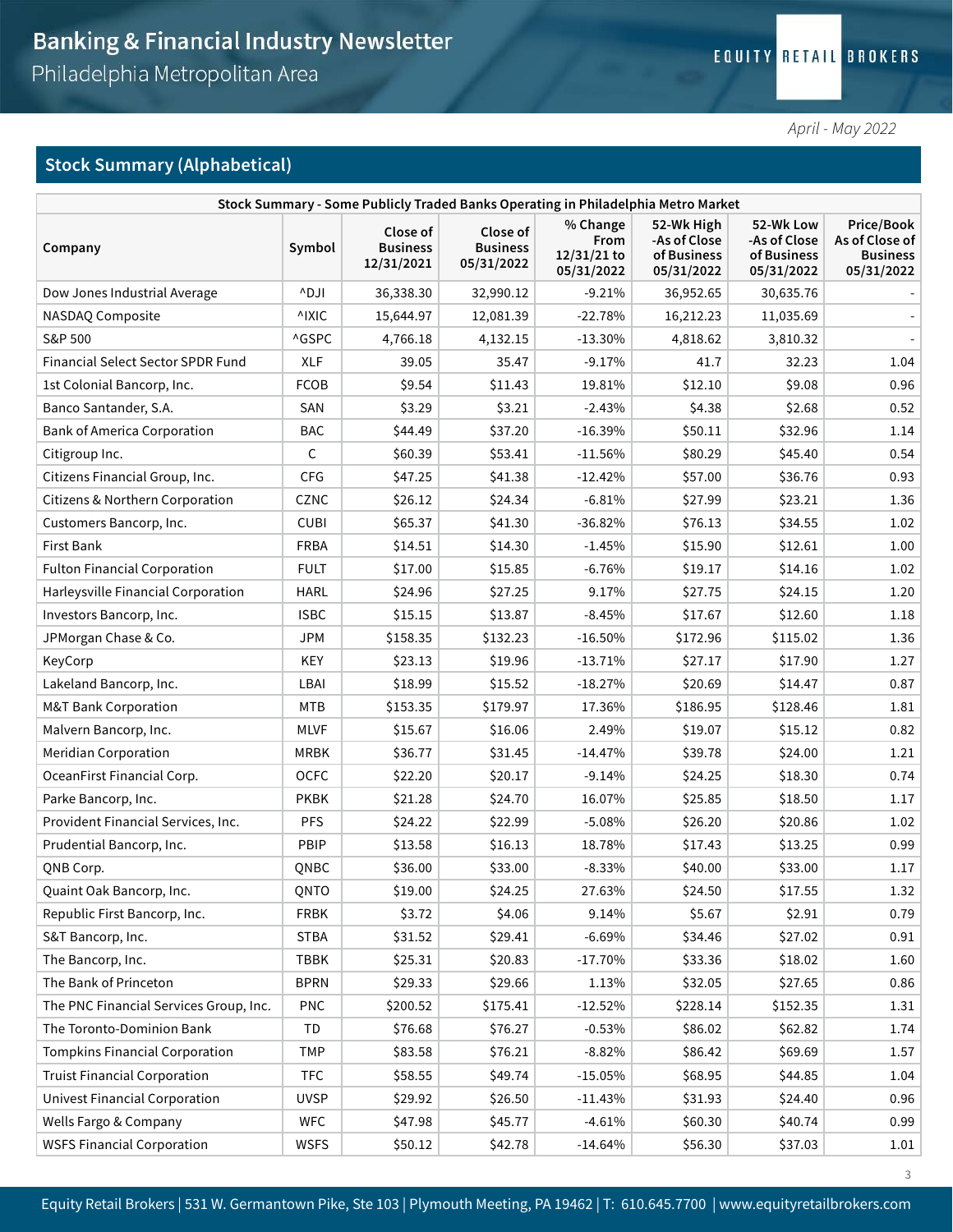## **EQUITY RETAIL BROKERS**

*April - May 2022*

## Financial Articles (By Company)

| Date<br>Posted | Reference/<br>Company             | Article                                                                                                  | Source                        |
|----------------|-----------------------------------|----------------------------------------------------------------------------------------------------------|-------------------------------|
| 5/23/22        | <b>Bank of America</b>            | Bank of America ups minimum wage to \$22 per hour as next step to 2025 goal                              | Philadelphia Business Journal |
| 5/4/22         | <b>Bank of America</b>            | <b>BofA Slapped With \$10M Fine After Garnishing Customers Illegally</b>                                 | The Street                    |
| 5/1/22         | Chase Bank                        | Chase completes South Jersey footprint with latest branch, plans second<br><b>Lehigh Valley location</b> | Philadelphia Business Journal |
| 5/22/22        | <b>Citizens Bank</b>              | Why Citizens Bank has been so aggressive in relocating branches in<br>Philadelphia and beyond            | Philadelphia Business Journal |
| 5/17/22        | JPMorgan Chase<br>& Co.           | JPMorgan shareholders vote disapproval of CEO Dimon's special payout                                     | Yahoo Finance                 |
| 5/25/22        | KeyBank                           | Lisa M. Giovannini Joins KeyBank as VP, Senior Business Banking Relationship<br><b>Manager</b>           | Philadelphia Business Journal |
| 5/9/22         | KeyBank                           | Philadelphia fintech GradFin acquired by one of nation's largest banks                                   | Philadelphia Business Journal |
| 5/25/22        | Northwest Bank                    | Northwest Bank CEO Ronald Seiffert dies unexpectedly                                                     | Philadelphia Business Journal |
| 5/16/22        | Penn Community<br>Bank            | Penn Community Bank shutters 3 Bucks County branches, plans 2 new<br>locations in Lehigh Valley          | Philadelphia Business Journal |
| 5/23/22        | <b>PNC Bank</b>                   | PNC Bank closes 5 more Philadelphia-area branches                                                        | Philadelphia Business Journal |
| 5/26/22        | Provident Bank                    | Brendan McPhillips Joins Provident Bank as VP, Commercial Real Estate<br><b>Relationship Manager</b>     | Philadelphia Business Journal |
| 5/26/22        | <b>Provident Bank</b>             | Karl Dahl Joins Provident Bank as VP, Commercial Real Estate Relationship<br><b>Manager</b>              | Philadelphia Business Journal |
| 5/31/22        | Republic Bank                     | Who is Alfred Putnam? Meet the custodian tasked with restoring order at<br><b>Republic First Bancorp</b> | Philadelphia Business Journal |
| 5/20/22        | Republic Bank                     | Republic First receives second notice of filing delinquency from Nasdaq                                  | Philadelphia Business Journal |
| 5/14/22        | Republic Bank                     | Vernon Hill removed as chairman of Republic First Bancorp                                                | Philadelphia Business Journal |
| 5/12/22        | Republic Bank                     | Theodore J. Flocco Jr., longtime EY partner and Republic First board member,<br>dies at 77               | Philadelphia Business Journal |
| 5/5/22         | TD Bank                           | Rob Curley succeeds retiring Mike Carbone as TD Bank regional president                                  | Philadelphia Business Journal |
| 5/25/22        | TruMark Financial<br>Credit Union | Lawyer Kelly Botti to become next CEO of TruMark Financial Credit Union                                  | Philadelphia Business Journal |
| 5/3/22         | Univest                           | Why Univest targeted Baltimore for expansion                                                             | Philadelphia Business Journal |
| 5/22/22        | <b>Wells Fargo</b>                | Why federal regulators just slapped Wells Fargo with \$7M fine                                           | Philadelphia Business Journal |
| 5/17/22        | <b>Wells Fargo</b>                | Wells Fargo CEO Charlie Scharf: Recession will 'be hard to avoid'                                        | Philadelphia Business Journal |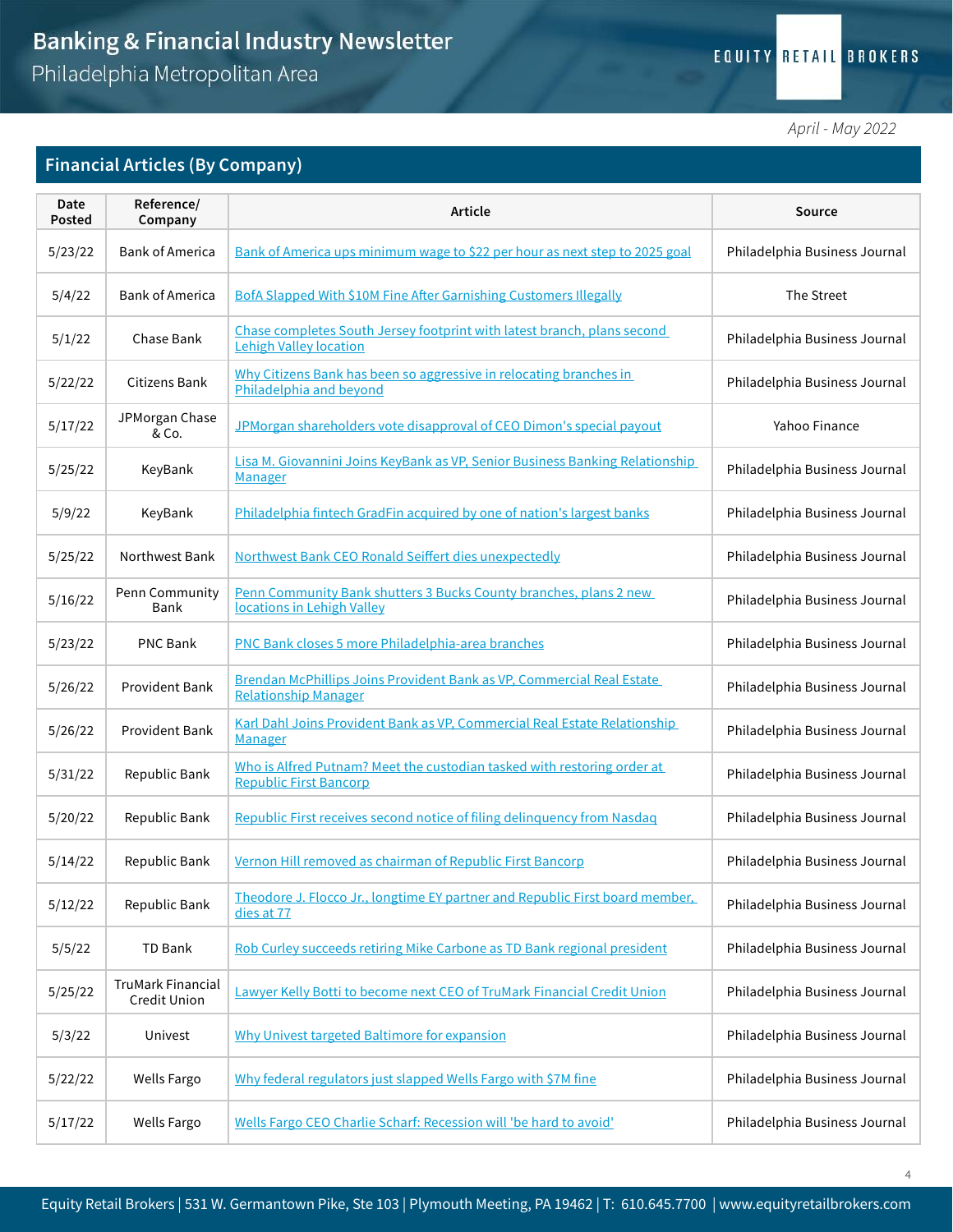#### EQUITY RETAIL BROKERS

*April - May 2022*

#### Financial Articles (General)

| Date<br>Posted | Reference/<br>Company | Article                                                                                               | Source                        |
|----------------|-----------------------|-------------------------------------------------------------------------------------------------------|-------------------------------|
| 5/27/22        | General               | Small Deposits: Stephano Slack co-founder dies; WSFS to close two more<br>branches                    | Philadelphia Business Journal |
| 5/24/22        | General               | Pennsylvania banks see profit decline in first quarter as headwinds appear<br><u>'likely'</u>         | Philadelphia Business Journal |
| 5/16/22        | General               | Cutting overdraft fees could save Americans \$17 billion a year-but banks are<br>slow to make changes | Yahoo Finance                 |
| 5/15/22        | General               | Small Deposits: Spouting Rock taps new CEO, invests in London firm; First<br>Resource reorganizes     | Philadelphia Business Journal |
| 5/4/22         | General               | Philadelphia investment manager gets almost 10 years in prison for \$100M<br>Ponzi scheme             | Philadelphia Business Journal |
| 5/3/22         | General               | Small businesses not fully on board with cryptocurrency payments                                      | Philadelphia Business Journal |

#### Interest Rate Summary

| Equity Retail Brokers - Capital Markets Review - Leading Rates |         |               |               |                      |              |  |  |  |
|----------------------------------------------------------------|---------|---------------|---------------|----------------------|--------------|--|--|--|
|                                                                |         |               |               |                      |              |  |  |  |
| <b>US Treasuries</b>                                           | Current | 1 Month Prior | 3 Month Prior | <b>6 Month Prior</b> | 1 Year Prior |  |  |  |
| 3 Month Treasury                                               | 1.04    | 0.82          | 0.28          | 0.05                 | 0.01         |  |  |  |
| 6 Month Treasury                                               | 1.56    | 1.40          | 0.62          | 0.11                 | 0.03         |  |  |  |
| 1 Year Treasury                                                | 2.05    | 2.06          | 0.98          | 0.20                 | 0.04         |  |  |  |
| 2-Year                                                         | 2.56    | 2.71          | 1.46          | 0.58                 | 0.15         |  |  |  |
| 5-Year                                                         | 2.82    | 2.95          | 1.75          | 1.19                 | 0.81         |  |  |  |
| 10-Year                                                        | 2.84    | 2.93          | 1.85          | 1.47                 | 1.62         |  |  |  |
| 30-Year                                                        | 3.05    | 3.00          | 2.19          | 1.81                 | 2.30         |  |  |  |
|                                                                |         |               |               |                      |              |  |  |  |
| <b>Key Rates</b>                                               | Current | 1 Month Prior | 3 Month Prior | 6 Month Prior        | 1 Year Prior |  |  |  |
| Fed Funds Rate                                                 | 0.80    | 0.32          | 0.07          | 0.08                 | 0.06         |  |  |  |
| <b>Federal Reserve Target</b>                                  | 1.00    | 0.50          | 0.25          | 0.25                 | 0.25         |  |  |  |
| Prime Rate                                                     | 4.00    | 3.50          | 3.25          | 3.25                 | 3.25         |  |  |  |
|                                                                |         |               |               |                      |              |  |  |  |
| <b>Muni Bonds - Yields</b>                                     | Current | 1 Month Prior | 3 Month Prior | <b>6 Month Prior</b> | 1 Year Prior |  |  |  |
| 1-Year                                                         | 1.58    | 1.96          | 0.84          | 0.19                 | 0.09         |  |  |  |
| 2-Year                                                         | 1.86    | 2.22          | 1.06          | 0.24                 | 0.11         |  |  |  |
| 5-Year                                                         | 2.19    | 2.50          | 1.39          | 0.61                 | 0.45         |  |  |  |
| 10-Year                                                        | 2.50    | 2.72          | 1.61          | 1.07                 | 0.97         |  |  |  |
| 30-Year                                                        | 2.88    | 3.07          | 2.03          | 1.55                 | 1.59         |  |  |  |
|                                                                |         |               |               |                      |              |  |  |  |
| Libor                                                          | Current | 1 Month Prior | 3 Month Prior | <b>6 Month Prior</b> | 1 Year Prior |  |  |  |
| 1-Month Libor                                                  | 1.02    | 1.38          | 0.18          | 0.09                 | 0.09         |  |  |  |
| 3-Month Libor                                                  | 1.53    | 1.31          | 0.49          | 0.17                 | 0.14         |  |  |  |
| 6-Month Libor                                                  | 2.07    | 1.25          | 0.78          | 0.24                 | 0.18         |  |  |  |
| 1-Year Libor                                                   | 2.70    | 1.25          | 1.33          | 0.43                 | 0.26         |  |  |  |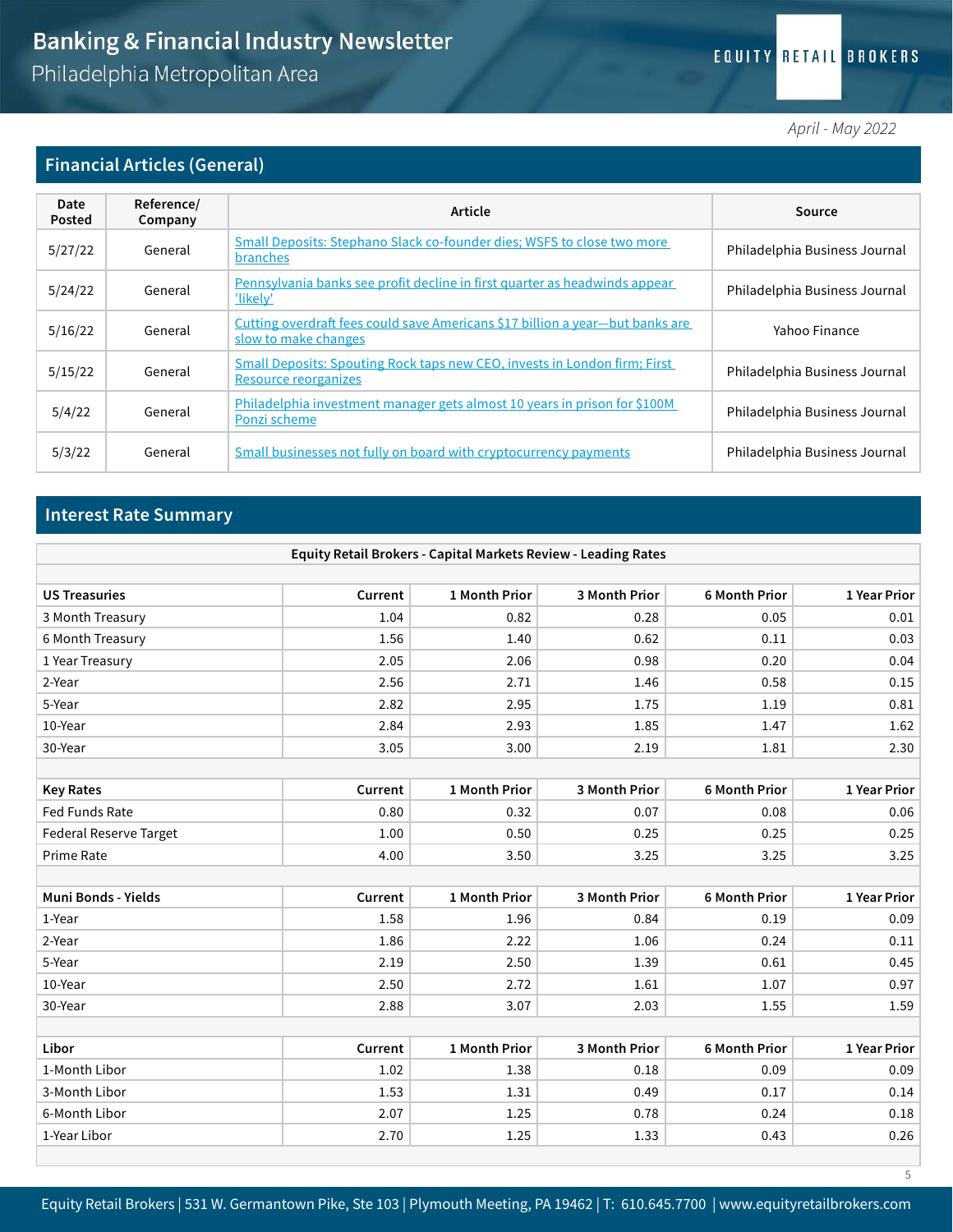#### Banks for Sale

Below is a list of some single tenant net lease bank investment properties that are currently for sale in Pennsylvania, New Jersey, Delaware, Maryland, Virginia, West Virginia, and Washington D.C. This list of available Investment Properties is intended for the use and benefit of Equity Retail Brokers current and prospective commercial real estate investment clients. The list is compiled for our clients to give them an understanding of current pricing of Net Lease bank properties in the region. The information has been gathered from a variety of sources. Some of these properties are listed by Equity Retail Brokers, while others are listed by other brokers or are being directly marketed by the owner. However they are listed, we at Equity Retail Brokers, either as a dual or a buyer's agent, can represent our client's interest in obtaining information and negotiating the purchase of any of the properties.

| <b>Bank</b>            | City                    | <b>State</b>  | <b>Asking Price</b> | Cap Rate | <b>Lease (Years</b><br>Left) | Lease Type  | Lease Increases             | 2021 Deposits               |
|------------------------|-------------------------|---------------|---------------------|----------|------------------------------|-------------|-----------------------------|-----------------------------|
| Chase Bank             | Ambler                  | PA            | \$4,428,571         | 3.50%    | 14.9                         | Ground      | 10% every 5 years           | New Branch                  |
| Chase Bank             | Woodbury                | <b>NJ</b>     | \$4,613,333         | 3.75%    | 20                           | <b>NNN</b>  | 10% every 5 years           | New Branch                  |
| Chase Bank             | Manassas                | <b>VA</b>     | \$5,130,000         | 3.85%    | 15                           | Ground      | 10% every 5 years           | New Branch                  |
| <b>Truist Bank</b>     | New Freedom             | PA            | \$3,394,000         | 4.00%    | 18                           | <b>NNN</b>  | 2.5% annually               | \$98,990,000                |
| Chase Bank             | Rockville               | <b>MD</b>     | Unknown             | 4.00%    | 15                           | Ground      | 10% every 5 years           | New Branch                  |
| <b>PNC Bank</b>        | <b>Belle Vernon</b>     | PA            | \$2,329,412         | 4.25%    | 20                           | Ground      | 10% every 5 years           | New Branch                  |
| Citizens Bank          | <b>Glen Mills</b>       | PA            | \$7,001,458         | 4.25%    | $\,8\,$                      | Ground      | 15% every 5 years           | \$65,590,000                |
| <b>Investors Bank</b>  | Point Pleasant<br>Beach | <b>NJ</b>     | \$3,843,000         | 4.25%    | 10                           | Ground      | 10% every 5 years           | \$90,490,000                |
| <b>PNC Bank</b>        | Orange                  | <b>NJ</b>     | \$4,828,000         | 4.35%    | 20                           | Ground      | 12% every 5 years           | New Branch                  |
| Chase Bank             | Pittsburgh              | PA            | \$1,915,933         | 4.50%    | 15                           | Ground      | 10% every 5 years           | \$141,000                   |
| Capital One Bank       | Cresskill               | <b>NJ</b>     | \$3,300,000         | 5.00%    | 5                            | Ground      | 10% in options              | \$93,394,000                |
| PNC Bank               | <b>Bowie</b>            | MD            | \$4,309,133         | 6.00%    | 4.8                          | Ground      | 15% every 5 years           | \$91,298,000                |
| Kearny Bank            | Fair Lawn               | <b>NJ</b>     | \$2,016,000         | 6.00%    | 5.3                          | NNN (condo) | 2.5% annually               | \$60,790,000                |
| <b>Bank of America</b> | Wayne                   | PA            | \$6,723,568         | 6.25%    | 5.9                          | <b>NNN</b>  | 10% or CPI<br>every 5 years | \$58,377,000                |
| M&T Bank               | Woodbridge              | VA            | \$3,291,339         | 6.35%    | 5.3                          | <b>NNN</b>  | 10% in options              | \$25,642,000                |
| <b>Truist Bank</b>     | Lancaster               | PA            | \$1,600,000         | 6.54%    | 5                            | ΝN          | <b>CPI</b> in Options       | \$38,050,000                |
| <b>S&amp;T Bank</b>    | Harrisburg              | PA            | \$2,400,000         | 6.59%    | 6                            | Ground      | 12.5% every 5 years         | \$81,968,000                |
| <b>Truist Bank</b>     | Manassas                | VA            | \$7,170,370         | 6.75%    | 6                            | <b>NNN</b>  | 10% every 5 years           | Closed                      |
| <b>Wells Fargo</b>     | Pittston                | PA            | \$800,000           | 7.20%    | $\,8\,$                      | <b>NNN</b>  | Unknown                     | \$155,126,000               |
| <b>Wells Fargo</b>     | Pottstown               | PA            | \$800,000           | 7.20%    | 8                            | <b>NNN</b>  | Unknown                     | Closed                      |
| Chase Bank             | <b>Hamilton Twp</b>     | PA            | \$190,000           | 7.36%    | 4.5                          | Unknown     | Unknown                     | <b>Drive Thrru</b><br>Kiosk |
| <b>Citizens Bank</b>   | Bellevue                | PA            | \$2,821,000         | 7.40%    | 3.5                          | <b>NNN</b>  | 2.5% annually               | \$60,562,000                |
| Citizens Bank          | <b>Turtle Creek</b>     | $\mathsf{PA}$ | \$1,714,000         | 7.40%    | 3.5                          | <b>NNN</b>  | 2.5% annually               | \$80,388,000                |
| Santander Bank         | Shillington             | PA            | \$995,000           | 7.68%    | 4                            | <b>NNN</b>  | In options                  | \$126,911,000               |
| <b>Bank of America</b> | Woodbridge              | <b>VA</b>     | \$4,400,000         | 8.00%    | 2.8                          | Gross       | CPI annually                | \$164,026,000               |
| <b>Truist Bank</b>     | Fredericksburg          | VA            | \$4,700,000         | 8.09%    | $5.5\,$                      | Ground      | Unknown                     | Closed                      |
| <b>Bank of America</b> | Broomall                | PA            | Undisclosed         | N/A      | $\,8\,$                      | Ground      | 10% every 5 years           | \$37,285,000                |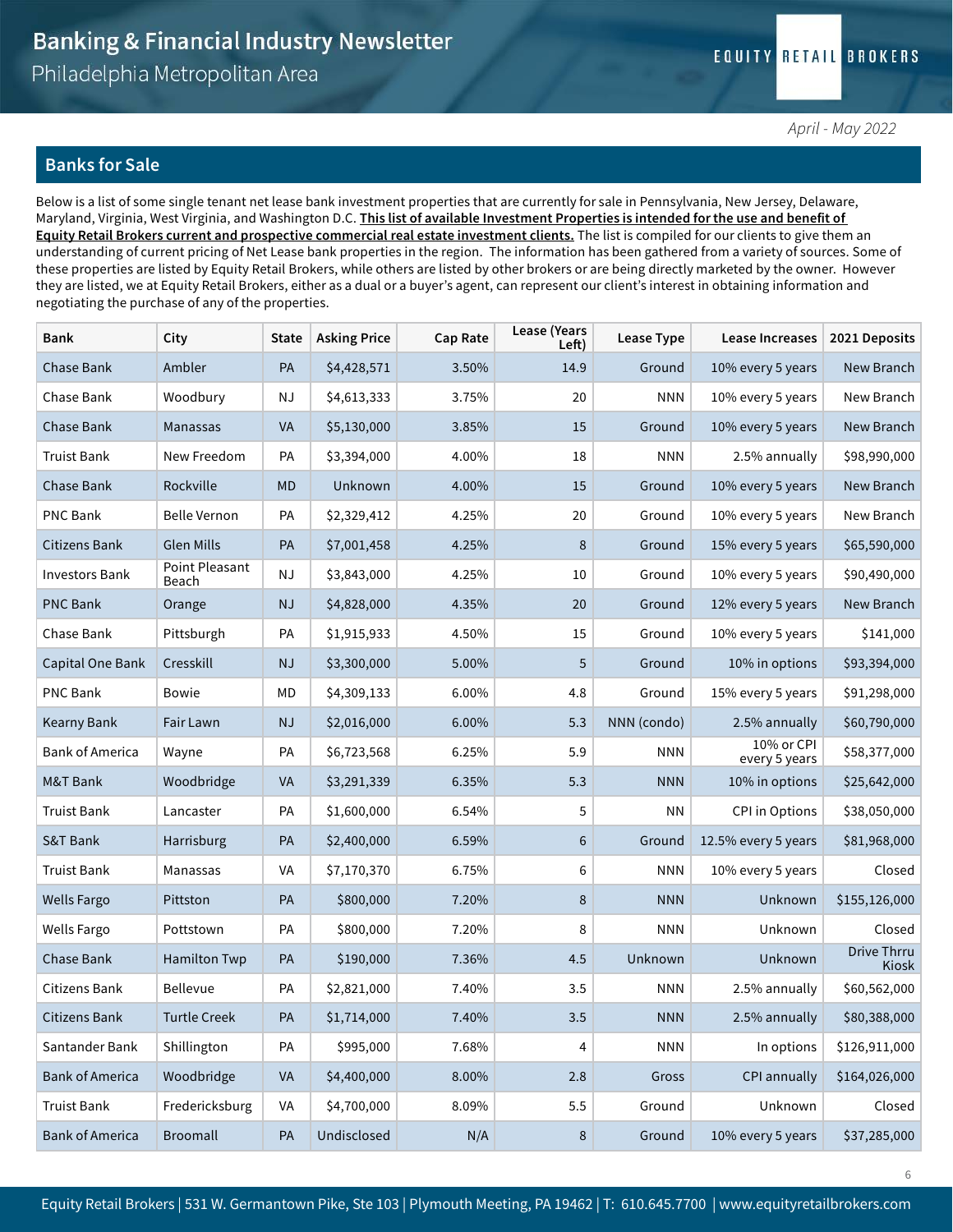#### Vacant Banks for Sale

Below is a list of some vacated bank properties that are currently for sale in Pennsylvania, New Jersey, and Delaware. *This list of available* Properties is intended for the use and benefit of Equity Retail Brokers current and prospective commercial real estate investment clients. The list is compiled for our clients to give them an understanding of current pricing of vacant bank properties in the region. The information has been gathered from a variety of sources. Some of these properties are listed by Equity Retail Brokers, while others are listed by other brokers or are being directly marketed by the owner. However they are listed, we at Equity Retail Brokers, either as a dual or a buyer's agent, can represent our client's interest in obtaining information and negotiating the purchase of any of the properties.

| <b>Bank</b>                  | City                       | <b>State</b> | <b>Asking Price</b> | Cap Rate | Lease (Years Left) |
|------------------------------|----------------------------|--------------|---------------------|----------|--------------------|
| 132 Main St                  | Mocanaqua<br>(Shickshinny) | PA           | \$80,000            | 1,963    | 0.49               |
| 166 Ligonier St              | New Florence               | PA           | \$169,000           | 2,200    | 0.40               |
| 4327 Quaker Valley Rd        | Alum Bank                  | PA           | \$180,000           | 2,149    | 0.05               |
| 50 Main St                   | East Conemaugh             | PA           | \$199,000           | 2,200    | Unknown            |
| 925 4th Ave                  | Coraopolis                 | PA           | \$299,000           | 2,818    | 0.32               |
| 901 Wood St                  | Pittsburgh                 | PA           | \$300,000           | 10,160   | 0.28               |
| 1 S. Center St               | Corry                      | PA           | \$325,000           | 9,748    | 0.41               |
| 255 S. Lehigh Ave            | Frackville                 | PA           | \$375,000           | 3,579    | 0.34               |
| 4943 Landis Ave              | Vineland                   | NJ           | \$375,000           | 2,858    | 3.74               |
| 320 N. Center Ave            | New Stanton                | PA           | \$379,000           | 1,980    | 0.57               |
| 108 S. Market St             | New Wilmington             | PA           | \$425,000           | 2,800    | 0.25               |
| 40 Scotch Rd                 | Trenton                    | <b>NJ</b>    | \$425,000           | 2,853    | 0.82               |
| 46 W. Main St                | Fleetwood                  | PA           | \$440,000           | 4,672    | 0.12               |
| 3rd & Market St              | Halifax                    | PA           | \$440,000           | 7,492    | 0.32               |
| 742 Allegheny River Blvd     | Verona                     | PA           | \$449,000           | 11,500   | 0.30               |
| 5714 Westfield Ave           | Pennsauken                 | <b>NJ</b>    | \$485,000           | 3,058    | 0.30               |
| 1196 Walnut Bottom Rd        | Carlisle                   | PA           | \$499,000           | 2,320    | 1.00               |
| 342 S. Burnt Mill Rd         | Voorhees Twp               | <b>NJ</b>    | \$499,000           | 1,850    | 0.88               |
| 235 N. Enola Rd              | Enola                      | PA           | \$500,000           | 4,320    | 0.77               |
| 25 Carlisle St               | Hanover                    | PA           | \$525,000           | 7,382    | 0.30               |
| 30 Elm Ave                   | <b>Woodbury Heights</b>    | NJ           | \$589,000           | 3,934    | 0.51               |
| 1 W. Main St                 | Mount Joy                  | PA           | \$590,000           | 3,000    | 0.53               |
| 6010 Main St                 | <b>Mays Landing</b>        | NJ           | \$650,000           | 5,956    | 5.92               |
| 809 Sunset Rd                | Burlington                 | <b>NJ</b>    | \$665,000           | 3,813    | 2.12               |
| 324 Wyoming Ave              | Wyoming                    | PA           | \$695,000           | 5,340    | 0.24               |
| 335 Main St                  | Emmaus                     | PA           | \$699,000           | 4,905    | 0.56               |
| 5000 Tuscarawas Rd           | <b>Beaver</b>              | PA           | \$725,000           | 3,824    | 2.30               |
| 2251 Ocean Heights Ave       | Egg Harbor Twp             | <b>NJ</b>    | \$725,000           | 3,200    | 1.48               |
| 308 Hurffville Cross Keys Rd | Sewell                     | <b>NJ</b>    | \$729,000           | 3,343    | 0.93               |
| 5 State Hwy 31 N             | Pennington                 | <b>NJ</b>    | \$750,000           | 3,700    | 1.03               |
| 6331 Castor Ave              | Philadelphia               | PA           | \$750,000           | 1,880    | 0.30               |
| 400 Grant Ave                | Pittsburgh                 | PA           | \$750,000           | 13,334   | 0.64               |
| 1650 Grant Ave               | Philadelphia               | PA           | \$800,000           | 3,483    | 0.49               |
| 55 Main St                   | South River                | <b>NJ</b>    | \$850,000           | 10,823   | 0.64               |
| 456 Main St                  | Spotswood                  | <b>NJ</b>    | \$899,000           | 3,250    | 1.55               |
| 212 Front St                 | Marysville                 | PA           | \$900,000           | 14,500   | 0.45               |
| 100 S. Laws St               | Bridgeville                | <b>DE</b>    | \$995,000           | 6,670    | 0.45               |
| 6302 PA Route 309            | New Tripoli                | PA           | \$995,000           | 3,843    | 2.78               |
| 528-536 N. Lewis Rd          | Royersford                 | PA           | \$995,000           | 3,186    | 3.04               |
| 2401 Route 71                | Spring Lake                | <b>NJ</b>    | \$1,050,000         | 2,200    | 0.80               |
| 399 E. Main St               | Middletown                 | DE           | \$1,200,000         | 2,882    | 1.43               |
| 205 N. Washington Ave        | Dunellen                   | <b>NJ</b>    | \$1,250,000         | 4,000    | Unknown            |
| 505 Berlin Cross Keys Rd     | Sicklerville               | NJ           | \$1,250,000         | 4,560    | 1.26               |
| 636 River Rd                 | Fair Haven                 | <b>NJ</b>    | \$1,300,000         | 1,580    | 0.14               |
| 105 Main St                  | Hightstown                 | NJ           | \$1,500,000         | 12,030   | 1.33               |
| 1 N. Main St                 | Pennington                 | NJ           | \$1,500,000         | 4,882    | 0.85               |
| 705 Milford Rd               | East Stroudsburg           | PA           | \$1,600,000         | 5,434    | $1.81\,$           |
| 4641 Penn Ave                | <b>Sinking Spring</b>      | PA           | \$1,650,000         | 2,179    | 1.83               |
| 627 Haddon Ave               | Collingswood               | NJ           | \$1,995,000         | 6,711    | 1.05               |
| 227 W. Union Ave             | <b>Bound Brook</b>         | NJ           | \$2,000,000         | 9,100    | 1.28               |
|                              |                            |              |                     |          | $\overline{7}$     |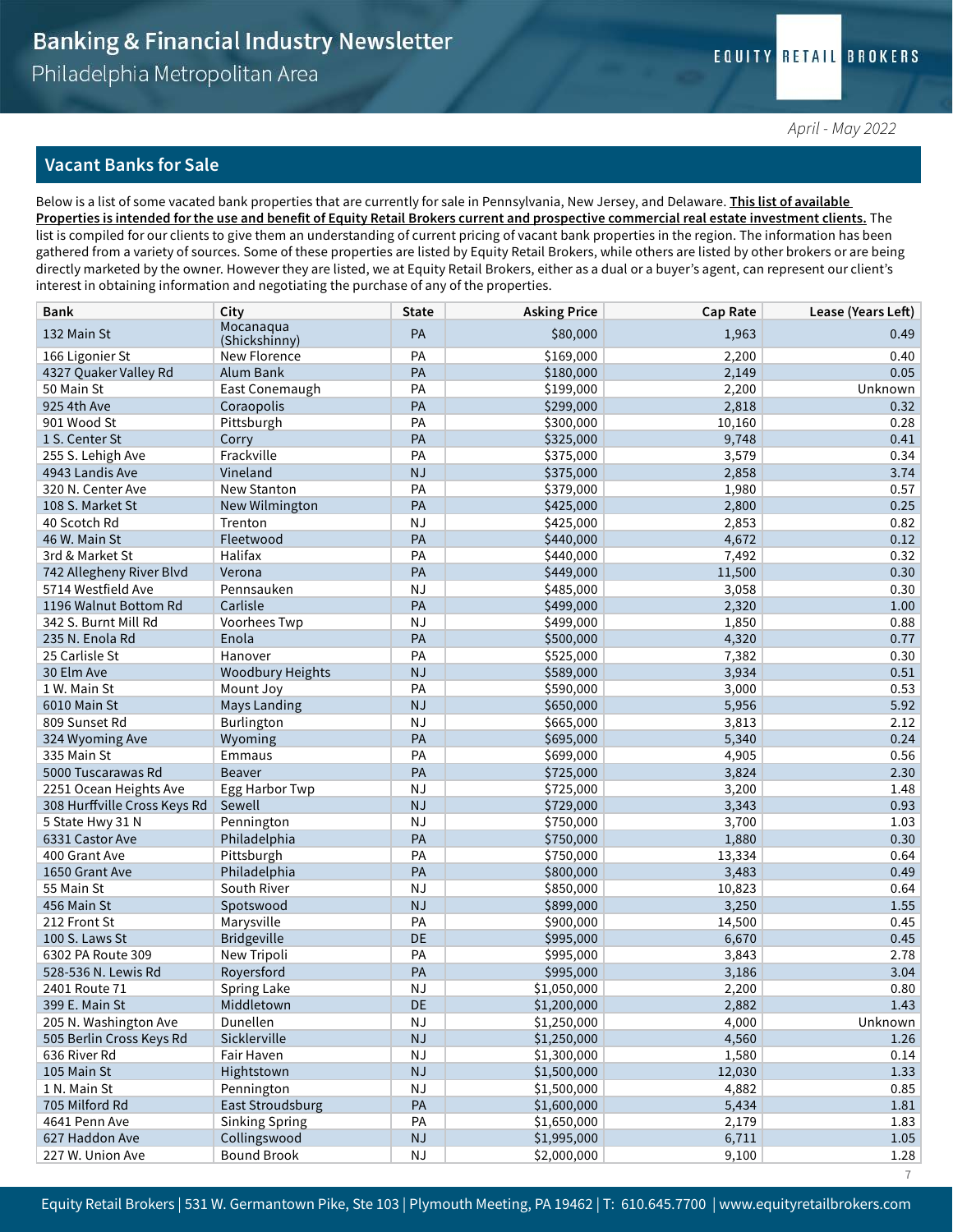*April - May 2022*

#### Vacant Banks for Sale

| <b>Bank</b>             | City            | <b>State</b> | <b>Asking Price</b> | Cap Rate | Lease (Years Left) |
|-------------------------|-----------------|--------------|---------------------|----------|--------------------|
| 769 - 775 S. 10th St    | Philadelphia    | <b>PA</b>    | \$2,000,000         | 2,300    | 0.10               |
| 434 Main St             | Chatham         | <b>NJ</b>    | \$2,300,000         | 5,000    | 0.46               |
| 1123 3rd Ave            | Spring Lake     | <b>NJ</b>    | \$3,290,000         | 9,781    | 0.15               |
| 201 Philadelphia Ave    | Egg Harbor City | <b>NJ</b>    | Auction             | 5,100    | 0.60               |
| 101 W. James St         | Lancaster       | PA           | Auction             | 6,237    | 0.74               |
| 12 E. Tioga St          | Tunkhannock     | PA           | Submit Offers       | 3,474    | 0.4                |
| 340 S. White Horse Pike | <b>Berlin</b>   | <b>NJ</b>    | Undisclosed         | 1,717    | 0.69               |
| 2191 W. Union Blyd      | Bethlehem       | PA           | Undisclosed         | 7,520    | 0.69               |
| 1713 W. Main St         | Ephrata         | PA           | Undisclosed         | 2,952    | 0.64               |
| 1852 N. Olden Ave       | Ewing           | NJ           | Undisclosed         | 4,230    | 1.40               |
| 18 W. Eagle Rd          | Havertown       | PA           | Undisclosed         | 4,128    | 0.51               |
| 345 E. 8th Ave          | Homestead       | PA           | Undisclosed         | 4,361    | 0.30               |
| 694 W. Dekalb Pike      | King of Prussia | PA           | Undisclosed         | 7,792    | 0.83               |
| 3884 US-30              | Latrobe         | PA           | Undisclosed         | 1,548    | Unknown            |
| 571-577 New York Ave    | Lyndhurst       | <b>NJ</b>    | Undisclosed         | 4,326    | 0.70               |
| 2 S. Orange St          | Media           | PA           | Undisclosed         | 13,175   | 0.45               |
| 23 W. Maple Ave         | Merchantville   | <b>NJ</b>    | Undisclosed         | 2,066    | 0.29               |
| 333 S. Liberty St       | Orwigsburg      | PA           | Undisclosed         | 2,204    | 0.50               |
| 330 Dartmouth Ave       | Swarthmore      | PA           | Undisclosed         | 2,150    | 0.20               |

## Repositioning Vacant Banks



For more information about this transaction, contact: David Laiter 610.645.7700 x150 dlaiter@equityretailbrokers.com